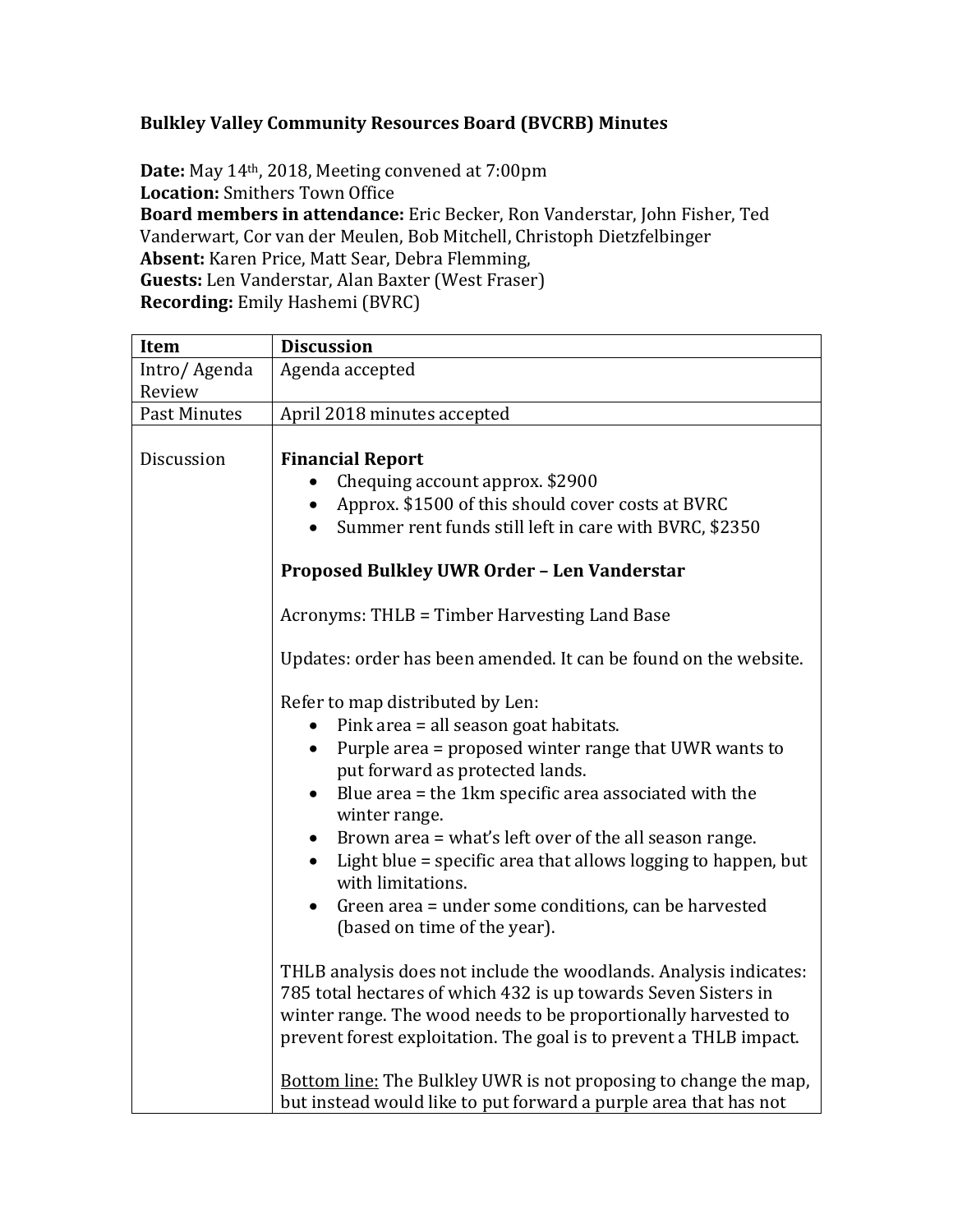|                            | yet been mapped, asking for protection of the winter range. They<br>are focused on the winter range mapping, as goats are most<br>vulnerable in the winter season.                                                                                                                                                                        |
|----------------------------|-------------------------------------------------------------------------------------------------------------------------------------------------------------------------------------------------------------------------------------------------------------------------------------------------------------------------------------------|
|                            | They want to ensure the THLB lands are not over harvested and<br>that this proposed protected range will not be logged. There is<br>currently no security of any kind concerning ongoing winter range<br>protection in the future. The Bulkley UWR wants to secure this<br>agreement.                                                     |
|                            | <b>Action:</b> The CRB needs to explore licensee further. Clarification<br>and understanding need to be addressed.                                                                                                                                                                                                                        |
|                            | <b>Telkwa Coal Questions</b>                                                                                                                                                                                                                                                                                                              |
| Ongoing<br><b>Business</b> | Telkwa Coal Mining Reports - more information will be released<br>later in May. Ron will forward to board.                                                                                                                                                                                                                                |
|                            | To note for next month's meeting: it is important that the board<br>focus on asking questions to Telkwa Coal based on the values<br>represented by the CRB (as a group), and not on an individual<br>basis.                                                                                                                               |
|                            | Questions (separated into categories based on CRB values):                                                                                                                                                                                                                                                                                |
|                            | 1. Water<br>2. Air<br>3. Noise and Traffic<br>4. Economics<br>5. Recreation<br>6. Visual Quality                                                                                                                                                                                                                                          |
|                            | <b>Water</b>                                                                                                                                                                                                                                                                                                                              |
|                            | 1. How much water do they plan on using? Where does the<br>water come from? How is it dealt with and deposited?<br>2. What water quality standards to they plan to meet? How do<br>they anticipate dealing with the discharge of the water?<br>3. What kinds of aquifers are going to be impacted? What is<br>the affect on ground water? |
|                            | <u>Air</u>                                                                                                                                                                                                                                                                                                                                |
|                            | 1. How are they dealing with the level of dust throughout all<br>three stages: at the mine site, during transport (truck and                                                                                                                                                                                                              |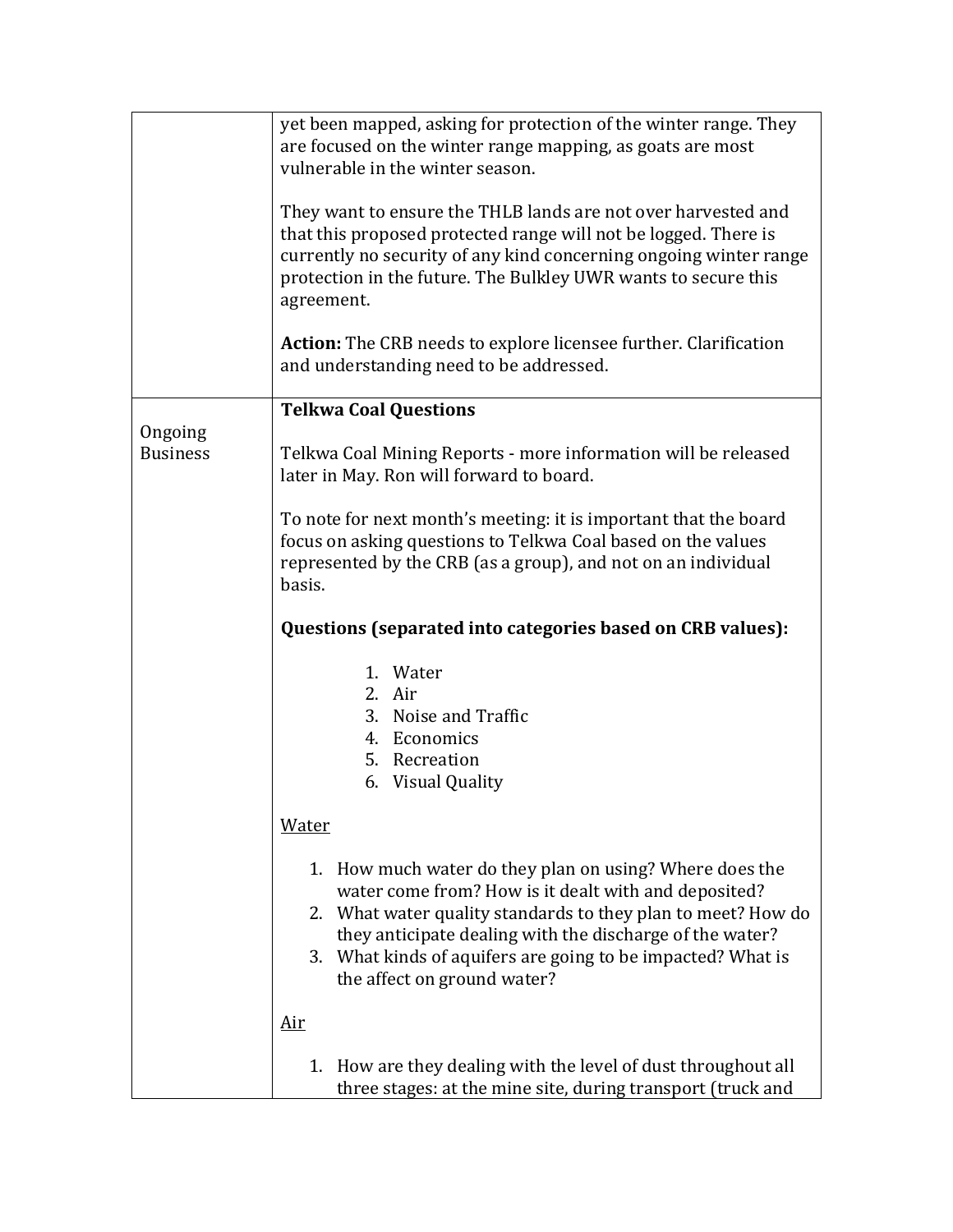| rail), and at the load out (in Telkwa)? What standards do       |  |  |  |
|-----------------------------------------------------------------|--|--|--|
| they expect to meet?                                            |  |  |  |
| 2. Any other air pollutants discharge to expect?                |  |  |  |
|                                                                 |  |  |  |
| Noise & Traffic                                                 |  |  |  |
|                                                                 |  |  |  |
| 1. Where are they building the new roads?                       |  |  |  |
| 2. Noise level expectations?                                    |  |  |  |
| 3. What kind of equipment are they using?                       |  |  |  |
| 4. Are they planning a night shut down for traffic?             |  |  |  |
| 5. How much noise will we hear from the mine site?              |  |  |  |
| 6. How much traffic and what hours?                             |  |  |  |
|                                                                 |  |  |  |
| 7. What kind of vehicles? How many per day?                     |  |  |  |
| 8. Do they expect any noise issues throughout the mine,         |  |  |  |
| transportation, or load out stages? Does it affect those who    |  |  |  |
| live close by?                                                  |  |  |  |
|                                                                 |  |  |  |
| Economics                                                       |  |  |  |
|                                                                 |  |  |  |
| 1. How much economic benefit is valued to the community?        |  |  |  |
| i.e. - the amount of wealth it will generate to the             |  |  |  |
| community?                                                      |  |  |  |
| 2. How much money has been spent to date?                       |  |  |  |
| 3. Other industries/activities this mine will impact? Forestry  |  |  |  |
| and others?                                                     |  |  |  |
|                                                                 |  |  |  |
| 4. How many hectares of land are going to be impacted?          |  |  |  |
| 5. What is the anticipated life span?                           |  |  |  |
| 6. Coal Percentage: What is the percentage of metallurgical vs. |  |  |  |
| thermal coal?                                                   |  |  |  |
| 7. What benefits do they predict, other than new jobs? What     |  |  |  |
| other community benefits are they anticipating they will be     |  |  |  |
| providing?                                                      |  |  |  |
|                                                                 |  |  |  |
| Recreation                                                      |  |  |  |
|                                                                 |  |  |  |
| 1. Are they going to maintain access for recreational users to  |  |  |  |
| access those trail heads?                                       |  |  |  |
| 2. Will they be able to accommodate recreational traffic?       |  |  |  |
| 3. Is there a possibility the public will not be able to access |  |  |  |
| those trail heads?                                              |  |  |  |
|                                                                 |  |  |  |
|                                                                 |  |  |  |
|                                                                 |  |  |  |
| <b>Visual Quality</b>                                           |  |  |  |
|                                                                 |  |  |  |
| 1. Are they doing a visual impact assessment?                   |  |  |  |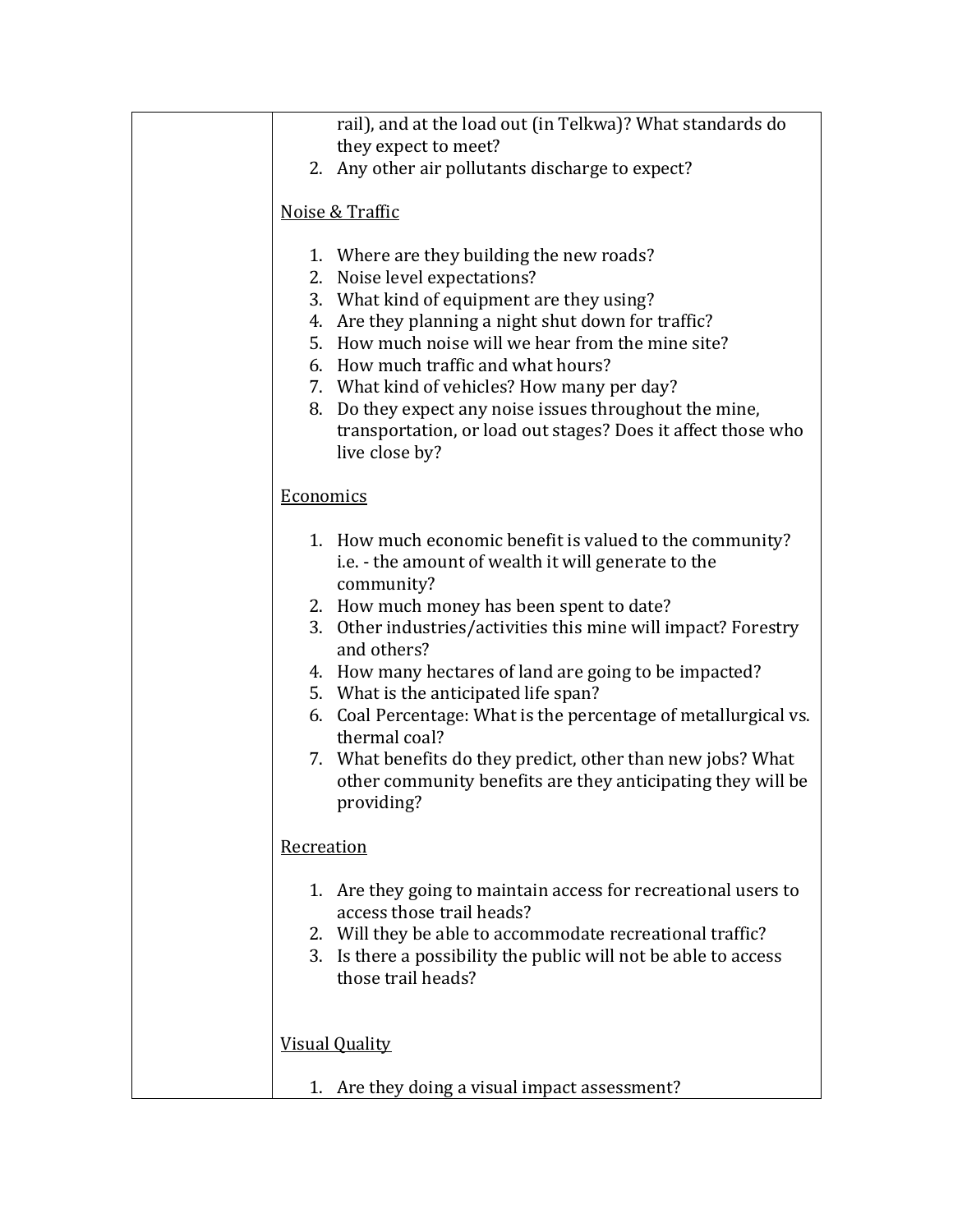| 2. What are the viewpoints?<br>How much disturbance to the visual landscape do they<br>3.<br>anticipate from these viewpoints?<br>4. Where will the mine be visible from?<br>5. What are the visual impacts of loading?<br>6. Is there a storage pile?<br>7. If there are problems with the railroad, will they store it at<br>the mine or elsewhere?                                                                                     |  |  |
|-------------------------------------------------------------------------------------------------------------------------------------------------------------------------------------------------------------------------------------------------------------------------------------------------------------------------------------------------------------------------------------------------------------------------------------------|--|--|
| Wildlife                                                                                                                                                                                                                                                                                                                                                                                                                                  |  |  |
| 1. Expected impact on moose population?<br>2. Will the mine affect the caribou recovery program?                                                                                                                                                                                                                                                                                                                                          |  |  |
| For the board to keep in mind: It is important to see what is in the<br>permit, in addition to what is laid out in the proposal.                                                                                                                                                                                                                                                                                                          |  |  |
| Action: Add other questions that may arise after the meeting to<br>this list.                                                                                                                                                                                                                                                                                                                                                             |  |  |
| Action: Questions will be sent to Ted for review and edits, sent<br>back to the board for approval. Perhaps a shared Google doc?                                                                                                                                                                                                                                                                                                          |  |  |
| <b>Summer RAMP Progress/Updates</b>                                                                                                                                                                                                                                                                                                                                                                                                       |  |  |
| • Working to finalize maps and GPS tracking.<br>Received a letter from recreation sites and trails that will<br>$\bullet$<br>donate money to hire a contractor to do the mapping.<br>The board will need to find a contractor, assess prices, and<br>get final approval.<br>• Part of the mapping process will require photographs.<br>Possible to recruit the backpackers to help with this? More<br>information and planning to follow. |  |  |
| <b>June Meeting</b>                                                                                                                                                                                                                                                                                                                                                                                                                       |  |  |
| Location: Town office.<br>Telkwa Coal meeting: does the CRB want to maintain an<br>$\bullet$<br>open door policy for this meeting?                                                                                                                                                                                                                                                                                                        |  |  |
| Decision: The meeting will be open to the public; the board<br>welcomes visitors, not participants (as observers only). The board<br>will not open the floor to questions/discussion. The board will not<br>advertise the meeting to the public.                                                                                                                                                                                          |  |  |